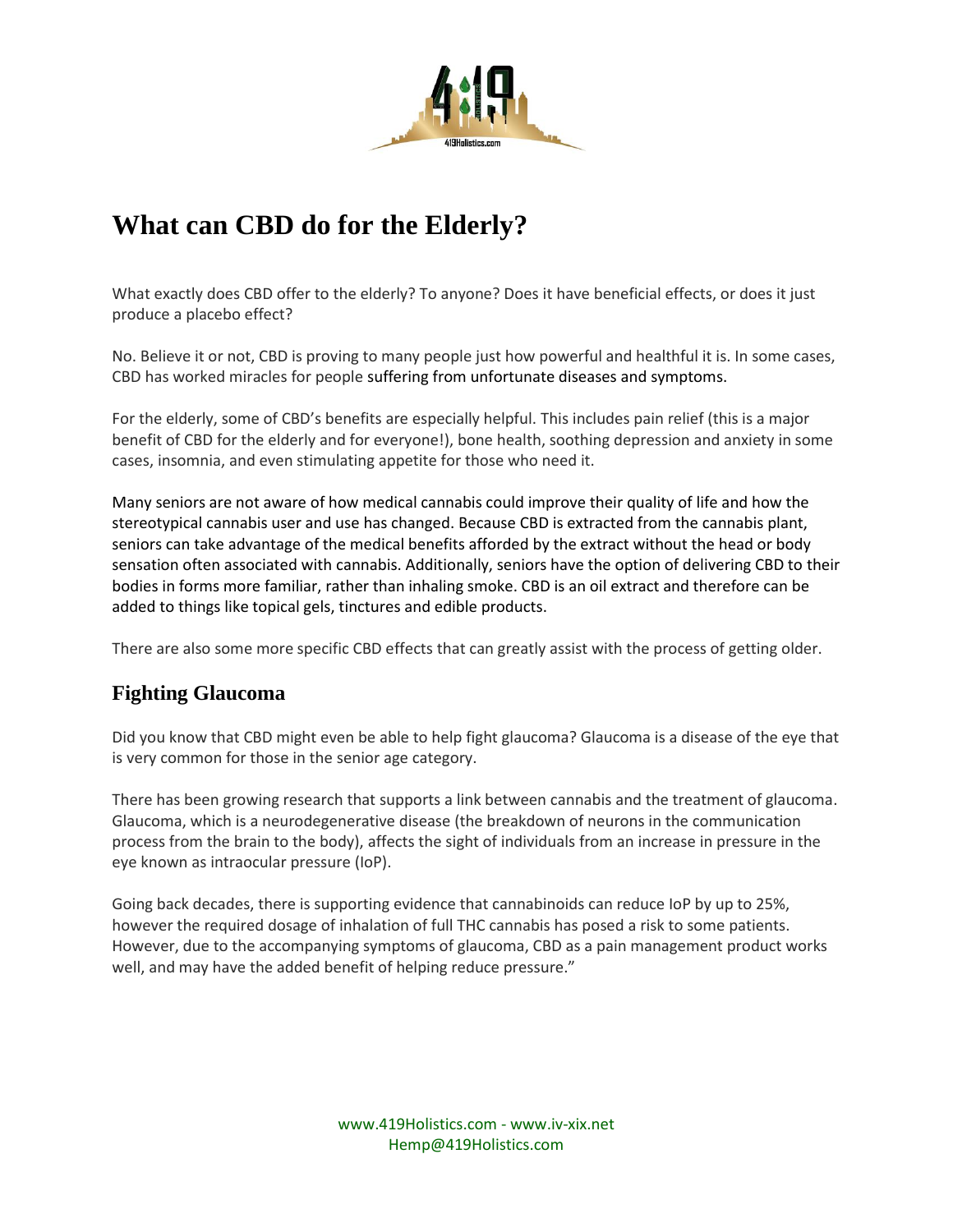

# **Slow Down Alzheimer's and Dementia**

Did you know that people have documented many cases where CBD helped to slow down the onset of Alzheimer's Disease and dementia?

It's true! Because CBD interacts with your brain and becomes a sort of neuro protectant, it may help to nourish, protect, and enrich your brain. By nursing your brain back to health and encouraging growth of new cells, perhaps CBD could assist with these diseases.

An emerging trend that that the subject matter of cannabis preventing the onset of Alzheimer's disease is the focus of many researches. According to multiple [studies,](https://scholar.google.com/scholar?q=cannabis+and+alzheimer%27s&hl=en&as_sdt=0&as_vis=1&oi=scholart) cannabinoids, and by extension CBD, can contribute to the elimination of a toxic protein related to this disease. This triggers the loss of inflammation of the brain and regeneration of unhealthy cells."

### **Alternative to Prescription Medications**

The number of seniors who use daily prescription drugs grows each year unnecessarily and continuously. Pharmaceutical companies present our government with one of the largest lobbying groups in the country, to promote the effectiveness and stability provided by their products. However, prescription drugs can be extremely dangerous for its users, and can be responsible for organ damage, tissue damage, drug addiction and even death.

In comparison, cannabis is a safe alternative to prescription drugs, coming with fewer side effects and lower addictive traits. This benefit is heightened with CBD and in fact has been used to combat addiction to prescription drugs. Neither deaths nor overdoses have been documented, which are related to cannabis.

### **Pain Relief**

It has long been known that cannabis is a pain reliever to the same extent as, perhaps even better, prescription medication. For instance, clinical studies have proved that cannabis is very effective in decreasing arthritis and nerve pain. Handmade, medical, boutique-style creams are the effective cure of different muscles and joint pains.

### **Stimulates Appetite**

A general, dangerous health hazard among older citizens is the loss of appetite, which causes weight loss, tissue weakness, and mental issues. While cannabis has been extensively researched, and shown to improve the appetite of users, CBD likewise has proven to be a good appetite stimulant and thus helpful for seniors